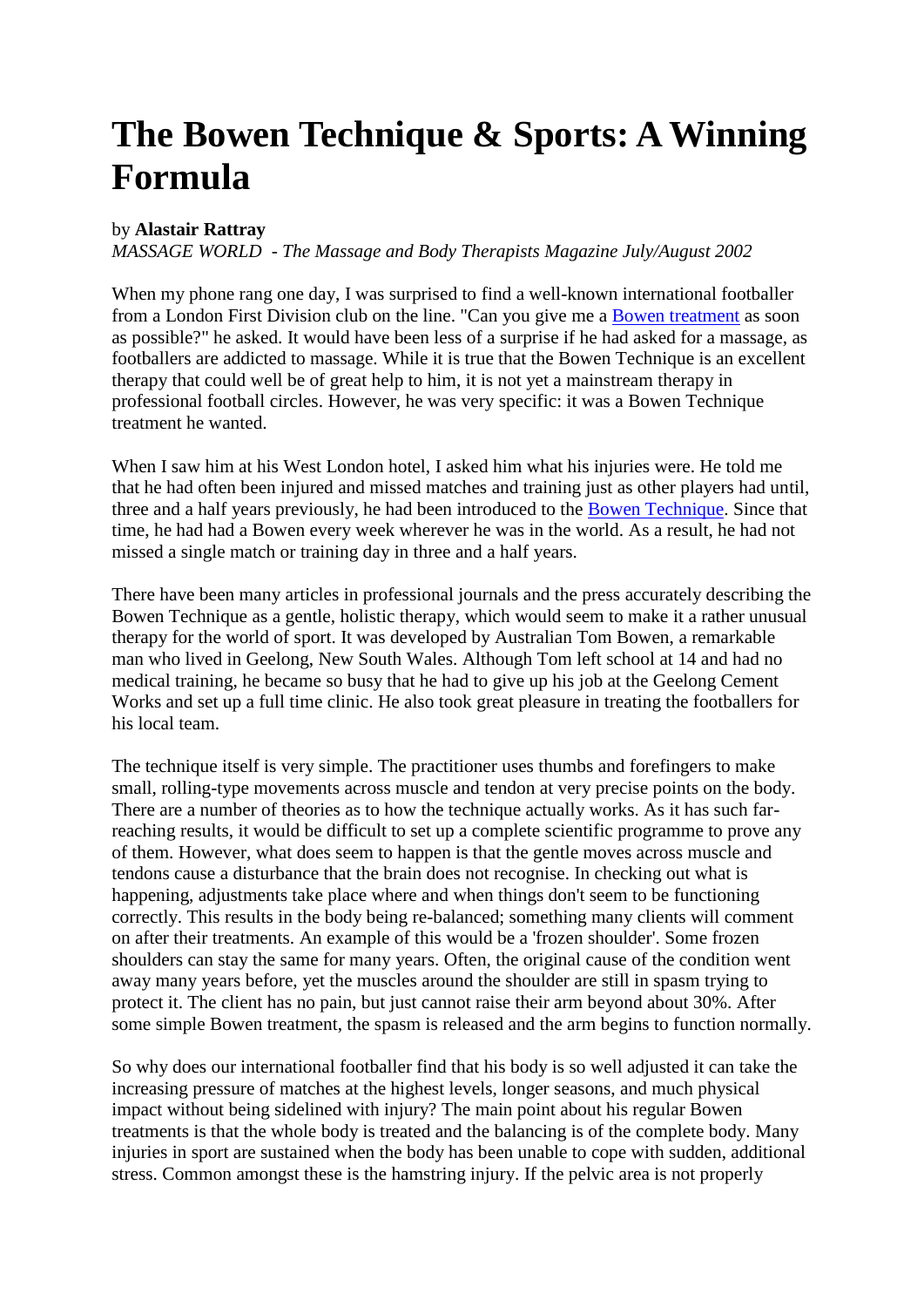balanced, and there are many reasons for this to happen as the body constantly adjusts to various stresses, then there is an additional load on the hamstring. It only takes further stress to cause an injury, even when the hamstring has been properly warmed up and stretched. At one club, all players received a weekly Bowen treatment. Historically, the club suffered an average of 7 - 8 hamstring injuries each season, yet after regular Bowen treatments were introduced, they didn't have a single one all season.

*C A S E H I S T O R Y FOOTBALLER "I was asked to try [Bowen therapy](http://www.lucyhollick.co.uk/) by my football physio as I had been having problems with my back, groins and upper leg muscles for most of the season. I'd been to a chiropractor a few times and on my last visit she had advised there was nothing really wrong with my bone structure. I continued to play but still felt restricted in my movements so I decided to give Bowen a try. "I didn't really know what to expect but I was determined to keep an open mind and give it a go. I can't explain how it worked but after a couple of treatments the problems I had been having virtually disappeared. I was able to touch my toes with the palms of my hands - something I'd not been able to do for a long while and I seemed to be able to go the duration of a game easily where I had been struggling before. "When people ask 'does it work?' I find the best way to tell them about it is my scoring ratio since having Bowen. I'd only scored 5 goals in 27 games before Bowen treatment. From the time I started having treatment until the end of the season, I scored 10 in 12 and from my point of view, that says it all! I also didn't miss a game through injury." - Danny Adams, footballer* 

A key feature of Bowen Technique treatment is that the therapist will make a couple of moves and then leave the room for a few minutes. This short break gives time for the body to respond - to "take on board" - the very precise and effective stimulation of the gentle moves. These breaks are unique but essential: they allow the body to start the work. However, what is a very important feature of Bowen is that the work, started during the treatment, will go on for at least a week and sometimes longer. It is not unusual for a client to report that on day three the condition was a bit better and by day five it had disappeared. Because of these breaks, practitioners can have two treatment rooms going at the same time without compromising the treatment to either of the clients.

Massage has many excellent benefits, amongst them producing a feeling of relaxation and well-being. Clients report the same sensations after a Bowen treatment. The difference is that massage, like many other therapies, is an intervention where the therapist produces the results and the body takes on the treatment. Bowen, however, relies completely on the body doing all the work. As a result the treatment is the start of a process that carries on, with the benefits of well-being continuing far longer than a massage would have achieved. The results at a drugs rehabilitation centre in London have shown that Bowen is the only therapy offered which produces really long-term results. Often, clients report feeling calmer and able to see important decisions through, often for the first time in years.

What is so remarkable about the Bowen Technique is that it is both completely safe and very gentle, yet can be used to treat virtually any condition. The results therapists achieve are quite remarkable. Apart from muscular-skeletal problems being successfully addressed, other conditions such as tennis elbow, frozen shoulder, RSI and carpal tunnel, constant headaches and migraine, asthma (with children responding remarkably quickly), sleeping problems, irritable bowel syndrome, PMT and period problems, colic and many more. It is therefore not surprising to find more and more qualified masseurs, physiotherapists, osteopaths, chiropractors, nurses and doctors joining courses to learn the technique. Just how many